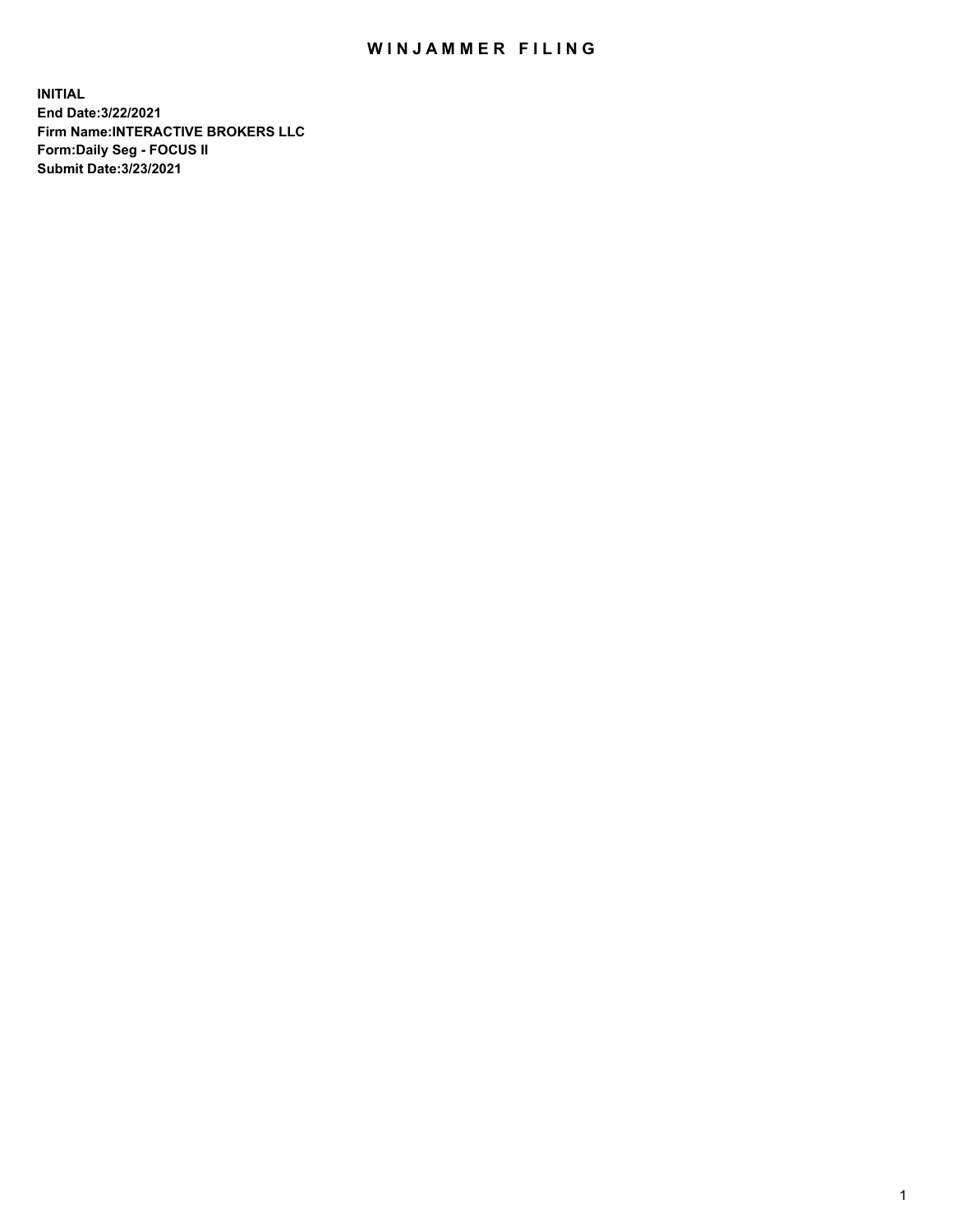**INITIAL End Date:3/22/2021 Firm Name:INTERACTIVE BROKERS LLC Form:Daily Seg - FOCUS II Submit Date:3/23/2021 Daily Segregation - Cover Page**

| Name of Company                                                                                                                                                                                                                                                                                                                | <b>INTERACTIVE BROKERS LLC</b>                                                   |  |
|--------------------------------------------------------------------------------------------------------------------------------------------------------------------------------------------------------------------------------------------------------------------------------------------------------------------------------|----------------------------------------------------------------------------------|--|
| <b>Contact Name</b>                                                                                                                                                                                                                                                                                                            | James Menicucci                                                                  |  |
| <b>Contact Phone Number</b>                                                                                                                                                                                                                                                                                                    | 203-618-8085                                                                     |  |
| <b>Contact Email Address</b>                                                                                                                                                                                                                                                                                                   | jmenicucci@interactivebrokers.c<br>om                                            |  |
| FCM's Customer Segregated Funds Residual Interest Target (choose one):<br>a. Minimum dollar amount: ; or<br>b. Minimum percentage of customer segregated funds required:% ; or<br>c. Dollar amount range between: and; or<br>d. Percentage range of customer segregated funds required between:% and%.                         | <u>0</u><br>$\overline{\mathbf{0}}$<br>155,000,000 245,000,000<br>0 <sub>0</sub> |  |
| FCM's Customer Secured Amount Funds Residual Interest Target (choose one):<br>a. Minimum dollar amount: ; or<br>b. Minimum percentage of customer secured funds required:% ; or<br>c. Dollar amount range between: and; or<br>d. Percentage range of customer secured funds required between:% and%.                           | <u>0</u><br>$\overline{\mathbf{0}}$<br>80,000,000 120,000,000<br>0 <sub>0</sub>  |  |
| FCM's Cleared Swaps Customer Collateral Residual Interest Target (choose one):<br>a. Minimum dollar amount: ; or<br>b. Minimum percentage of cleared swaps customer collateral required:% ; or<br>c. Dollar amount range between: and; or<br>d. Percentage range of cleared swaps customer collateral required between:% and%. | <u>0</u><br>$\underline{\mathbf{0}}$<br>0 <sub>0</sub><br>0 <sub>0</sub>         |  |

Attach supporting documents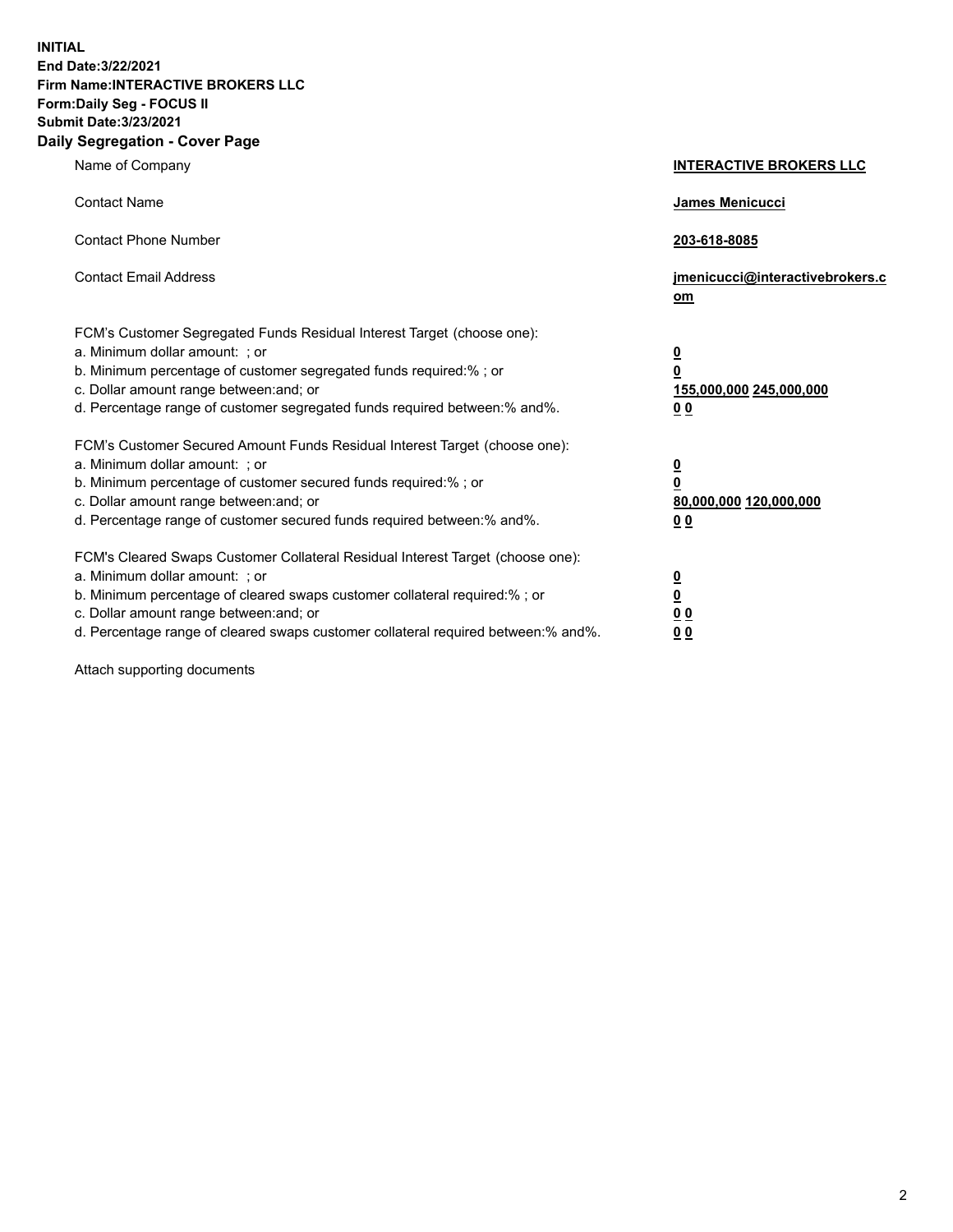**INITIAL End Date:3/22/2021 Firm Name:INTERACTIVE BROKERS LLC Form:Daily Seg - FOCUS II Submit Date:3/23/2021 Daily Segregation - Secured Amounts**

## Foreign Futures and Foreign Options Secured Amounts Amount required to be set aside pursuant to law, rule or regulation of a foreign government or a rule of a self-regulatory organization authorized thereunder **0** [7305] 1. Net ledger balance - Foreign Futures and Foreign Option Trading - All Customers A. Cash **496,657,437** [7315] B. Securities (at market) **0** [7317] 2. Net unrealized profit (loss) in open futures contracts traded on a foreign board of trade **-8,325,620** [7325] 3. Exchange traded options a. Market value of open option contracts purchased on a foreign board of trade **143,273** [7335] b. Market value of open contracts granted (sold) on a foreign board of trade **-8,471** [7337] 4. Net equity (deficit) (add lines 1. 2. and 3.) **488,466,619** [7345] 5. Account liquidating to a deficit and account with a debit balances - gross amount **4,677** [7351] Less: amount offset by customer owned securities **0** [7352] **4,677** [7354] 6. Amount required to be set aside as the secured amount - Net Liquidating Equity Method (add lines 4 and 5) **488,471,296** [7355] 7. Greater of amount required to be set aside pursuant to foreign jurisdiction (above) or line 6. **488,471,296** [7360] FUNDS DEPOSITED IN SEPARATE REGULATION 30.7 ACCOUNTS 1. Cash in banks A. Banks located in the United States **50,445,302** [7500] B. Other banks qualified under Regulation 30.7 **0** [7520] **50,445,302** [7530] 2. Securities A. In safekeeping with banks located in the United States **325,001,500** [7540] B. In safekeeping with other banks qualified under Regulation 30.7 **0** [7560] **325,001,500** [7570] 3. Equities with registered futures commission merchants A. Cash **0** [7580] B. Securities **0** [7590] C. Unrealized gain (loss) on open futures contracts **0** [7600] D. Value of long option contracts **0** [7610] E. Value of short option contracts **0** [7615] **0** [7620] 4. Amounts held by clearing organizations of foreign boards of trade A. Cash **0** [7640] B. Securities **0** [7650] C. Amount due to (from) clearing organization - daily variation **0** [7660] D. Value of long option contracts **0** [7670] E. Value of short option contracts **0** [7675] **0** [7680] 5. Amounts held by members of foreign boards of trade A. Cash **246,364,568** [7700] B. Securities **0** [7710] C. Unrealized gain (loss) on open futures contracts **-9,043,983** [7720] D. Value of long option contracts **143,273** [7730] E. Value of short option contracts **-8,471** [7735] **237,455,387** [7740] 6. Amounts with other depositories designated by a foreign board of trade **0** [7760] 7. Segregated funds on hand **0** [7765] 8. Total funds in separate section 30.7 accounts **612,902,189** [7770] 9. Excess (deficiency) Set Aside for Secured Amount (subtract line 7 Secured Statement Page 1 from Line 8) **124,430,893** [7380] 10. Management Target Amount for Excess funds in separate section 30.7 accounts **80,000,000** [7780] 11. Excess (deficiency) funds in separate 30.7 accounts over (under) Management Target **44,430,893** [7785]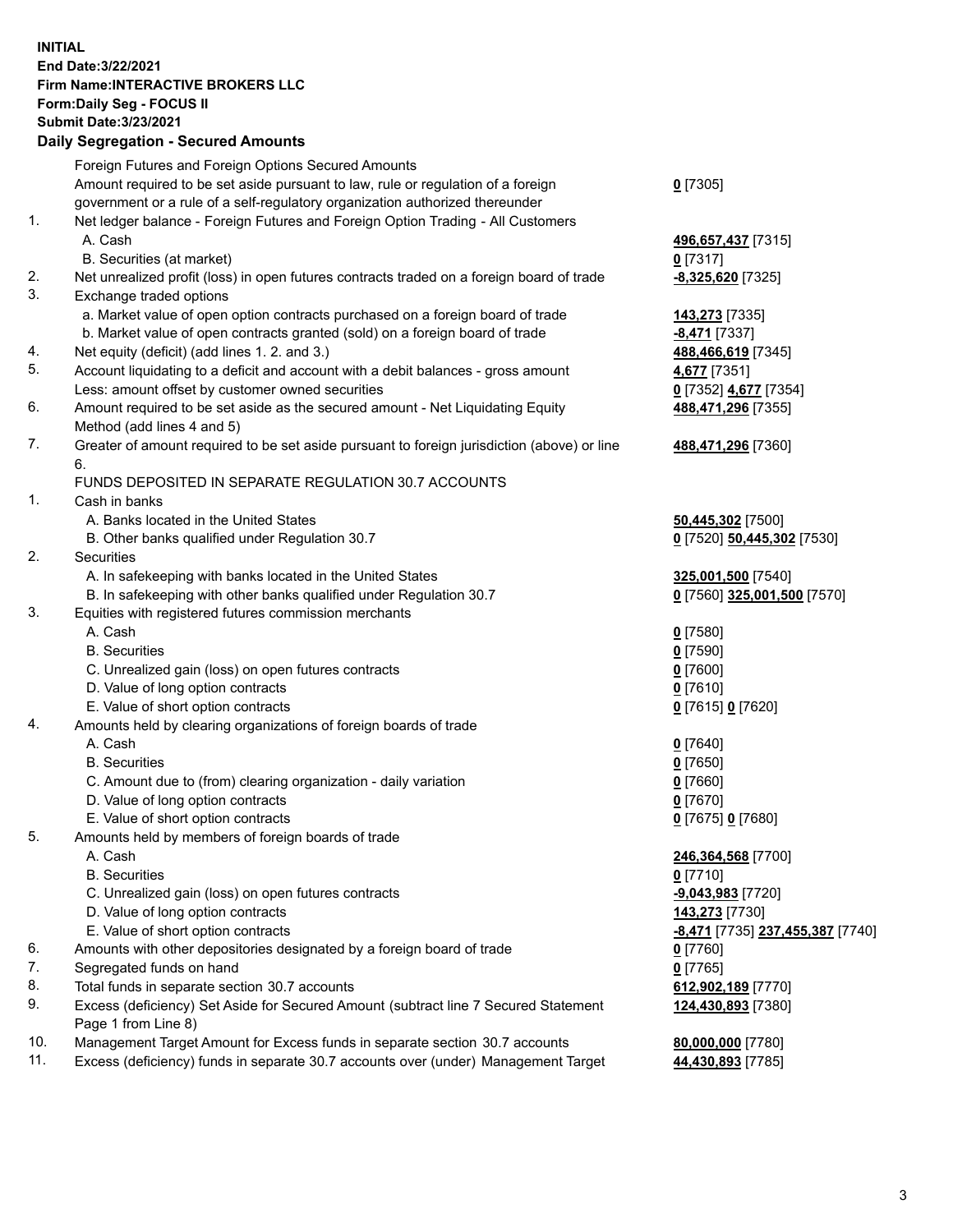**INITIAL End Date:3/22/2021 Firm Name:INTERACTIVE BROKERS LLC Form:Daily Seg - FOCUS II Submit Date:3/23/2021 Daily Segregation - Segregation Statement** SEGREGATION REQUIREMENTS(Section 4d(2) of the CEAct) 1. Net ledger balance A. Cash **6,304,718,557** [7010] B. Securities (at market) **0** [7020] 2. Net unrealized profit (loss) in open futures contracts traded on a contract market **97,606,353** [7030] 3. Exchange traded options A. Add market value of open option contracts purchased on a contract market **260,645,516** [7032] B. Deduct market value of open option contracts granted (sold) on a contract market **-208,734,500** [7033] 4. Net equity (deficit) (add lines 1, 2 and 3) **6,454,235,926** [7040] 5. Accounts liquidating to a deficit and accounts with debit balances - gross amount **1,407,269** [7045] Less: amount offset by customer securities **0** [7047] **1,407,269** [7050] 6. Amount required to be segregated (add lines 4 and 5) **6,455,643,195** [7060] FUNDS IN SEGREGATED ACCOUNTS 7. Deposited in segregated funds bank accounts A. Cash **2,182,725,433** [7070] B. Securities representing investments of customers' funds (at market) **2,204,490,455** [7080] C. Securities held for particular customers or option customers in lieu of cash (at market) **0** [7090] 8. Margins on deposit with derivatives clearing organizations of contract markets A. Cash **704,797,022** [7100] B. Securities representing investments of customers' funds (at market) **1,617,589,739** [7110] C. Securities held for particular customers or option customers in lieu of cash (at market) **0** [7120] 9. Net settlement from (to) derivatives clearing organizations of contract markets **-1,253,127** [7130] 10. Exchange traded options A. Value of open long option contracts **260,407,830** [7132] B. Value of open short option contracts **-208,649,330** [7133] 11. Net equities with other FCMs A. Net liquidating equity **0** [7140] B. Securities representing investments of customers' funds (at market) **0** [7160] C. Securities held for particular customers or option customers in lieu of cash (at market) **0** [7170] 12. Segregated funds on hand **0** [7150] 13. Total amount in segregation (add lines 7 through 12) **6,760,108,022** [7180] 14. Excess (deficiency) funds in segregation (subtract line 6 from line 13) **304,464,827** [7190] 15. Management Target Amount for Excess funds in segregation **155,000,000** [7194] 16. Excess (deficiency) funds in segregation over (under) Management Target Amount **149,464,827** [7198]

Excess